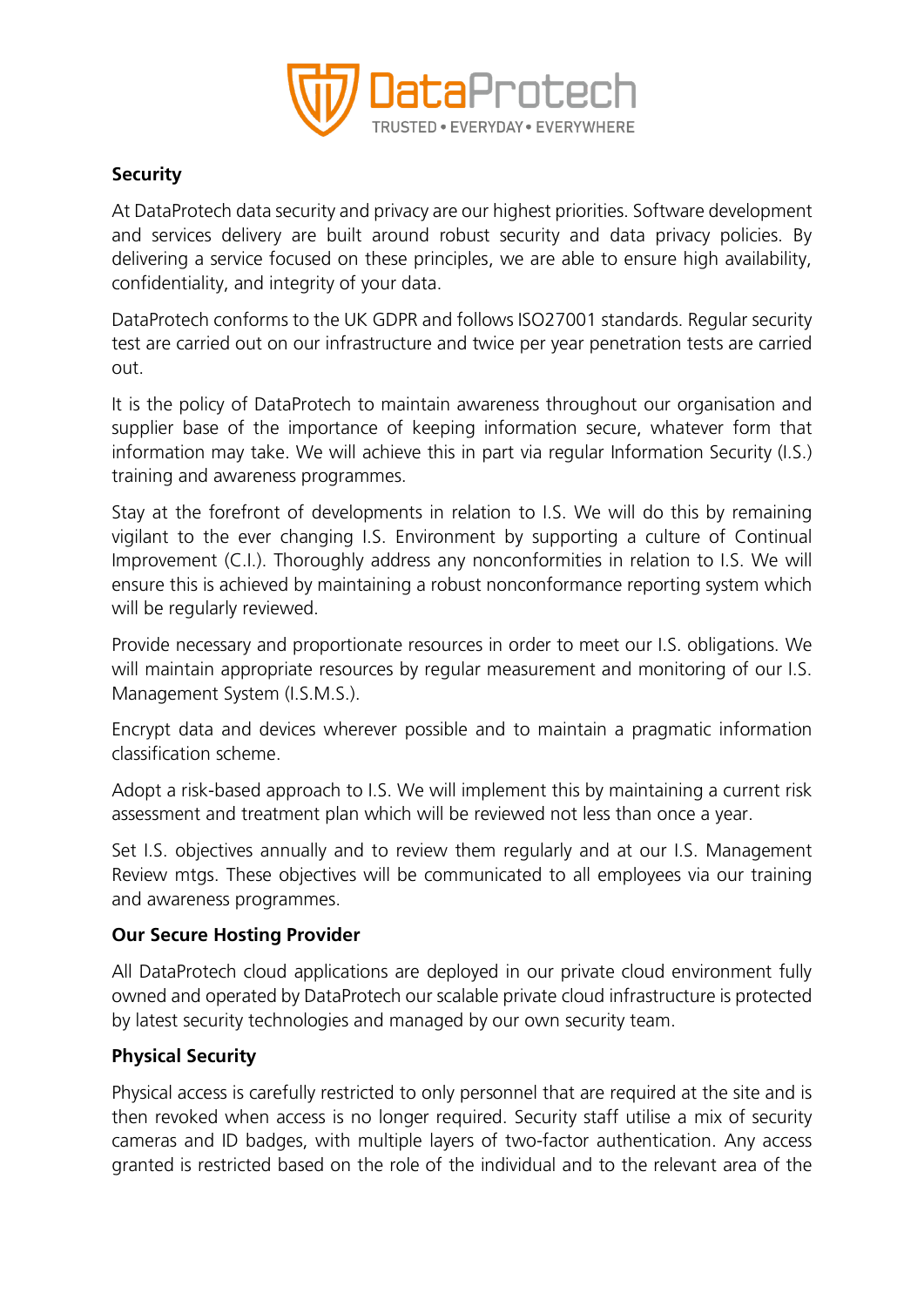

data centre. DataProtech's Security Operations Centres continuously monitor for unauthorised entry via access logs, video surveillance and intrusion detection.

We maintain and continue to enhance our SOC reports, certifications, including SOC, PCI, ISO and many more.

## **Business Continuity**

All of our data centres are carefully situated to mitigate environmental risks, such as flooding, extreme weather, and seismic activity. The data centres are fitted with automatic fire and flooding detection and suppression. DataProtech utilises three regions Munich (Germany), Nuremburg (Germany) and St. Louis, Missouri (USA). Each region has multiple availability zones, each physically separated from one another ensuring high availability.

Climate and temperature are precisely controlled by personnel and systems to ensure optimal performance of servers and other hardware. All systems and equipment are monitored and receive preventative maintenance to maintain continued operability of equipment.

### **Environmental security**

Our infrastructure has a high level of availability and provides customers the features to deploy a resilient IT architecture. DataProtech has designed its systems to tolerate system or hardware failures with minimal customer impact.

Core applications are deployed in an  $N+1$  configuration, so that in the event of a data centre failure, there is sufficient capacity to enable traffic to be load balanced to the remaining sites.

# **Secure Product Build**

#### Product Ownership

All products at DataProtech have an owner that is responsible for the delivery and secure development of the application. The owner will regularly review the roadmap for the product and prioritise security fixes accordingly.

#### Version Control

A central repository is used to manage code and access to the repository is role based. This is integrated with the development environment and version controls. A record of any change to the code is maintained and available to the customer in the form of release notes.